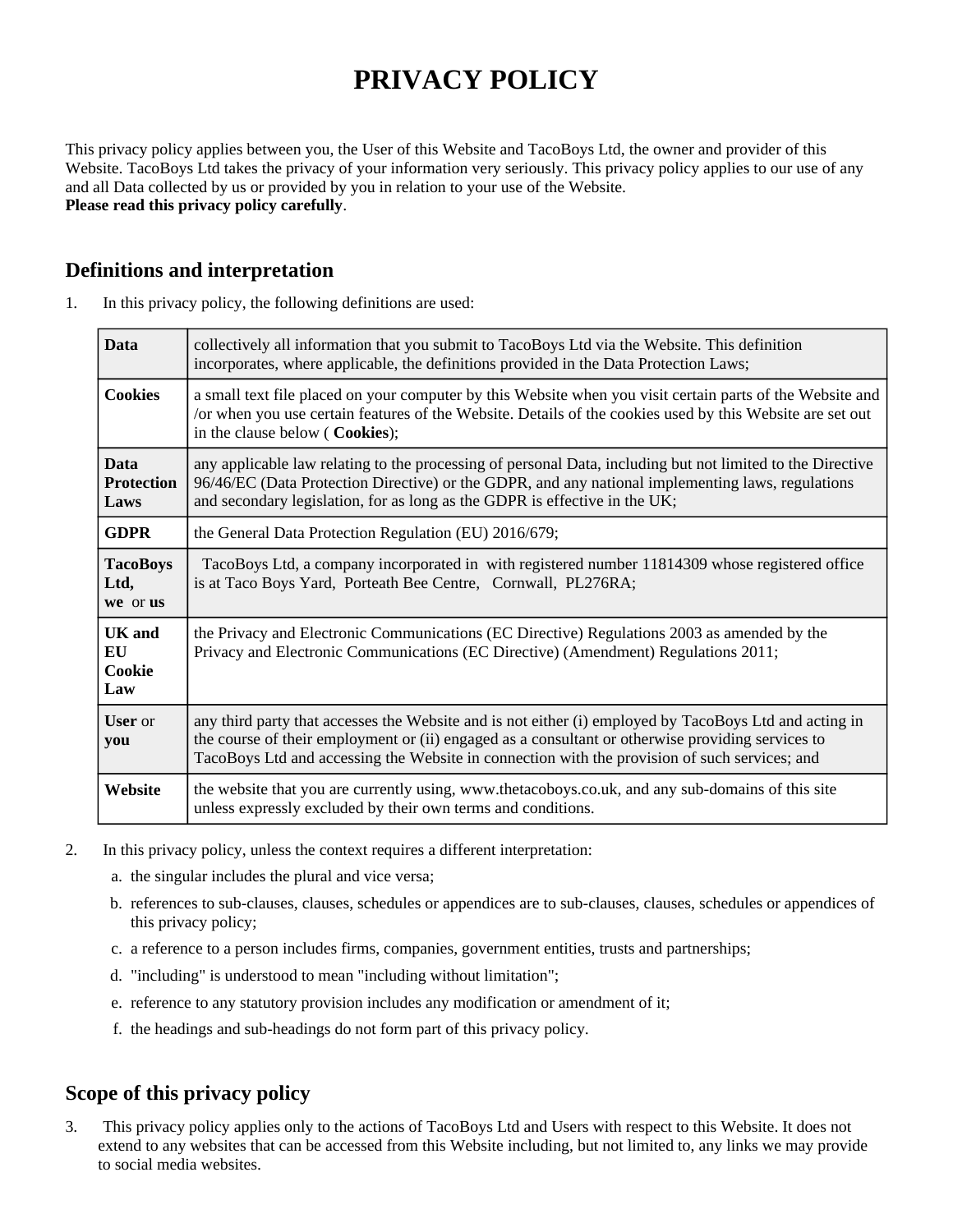4. For purposes of the applicable Data Protection Laws, TacoBoys Ltd is the "data controller". This means that TacoBoys Ltd determines the purposes for which, and the manner in which, your Data is processed.

#### **Data collected**

- 5. We may collect the following Data, which includes personal Data, from you:
	- a. name;
	- b. contact Information such as email addresses and telephone numbers;

in each case, in accordance with this privacy policy.

#### **How we collect Data**

- 6. We collect Data in the following ways:
	- a. data is given to us by you ; and
	- b. data is collected automatically.

## **Data that is given to us by you**

- 7. TacoBoys Ltd will collect your Data in a number of ways, for example:
	- a. when you contact us through the Website, by telephone, post, e-mail or through any other means;
	- b. when you register with us and set up an account to receive our products/services;
	- c. when you enter a competition or promotion through a social media channel;
	- d. when you make payments to us, through this Website or otherwise;
	- e. when you elect to receive marketing communications from us;
	- f. when you use our services;

in each case, in accordance with this privacy policy.

## **Data that is collected automatically**

8. To the extent that you access the Website, we will collect your Data automatically, for example:

- a. we automatically collect some information about your visit to the Website. This information helps us to make improvements to Website content and navigation, and includes your IP address, the date, times and frequency with which you access the Website and the way you use and interact with its content.
- b. we will collect your Data automatically via cookies, in line with the cookie settings on your browser. For more information about cookies, and how we use them on the Website, see the section below, headed "Cookies".

## **Our use of Data**

- 9. Any or all of the above Data may be required by us from time to time in order to provide you with the best possible service and experience when using our Website. Specifically, Data may be used by us for the following reasons:
	- a. internal record keeping;
	- b. improvement of our products / services;
	- c. transmission by email of marketing materials that may be of interest to you;
	- d. contact for market research purposes which may be done using email, telephone, fax or mail. Such information may be used to customise or update the Website;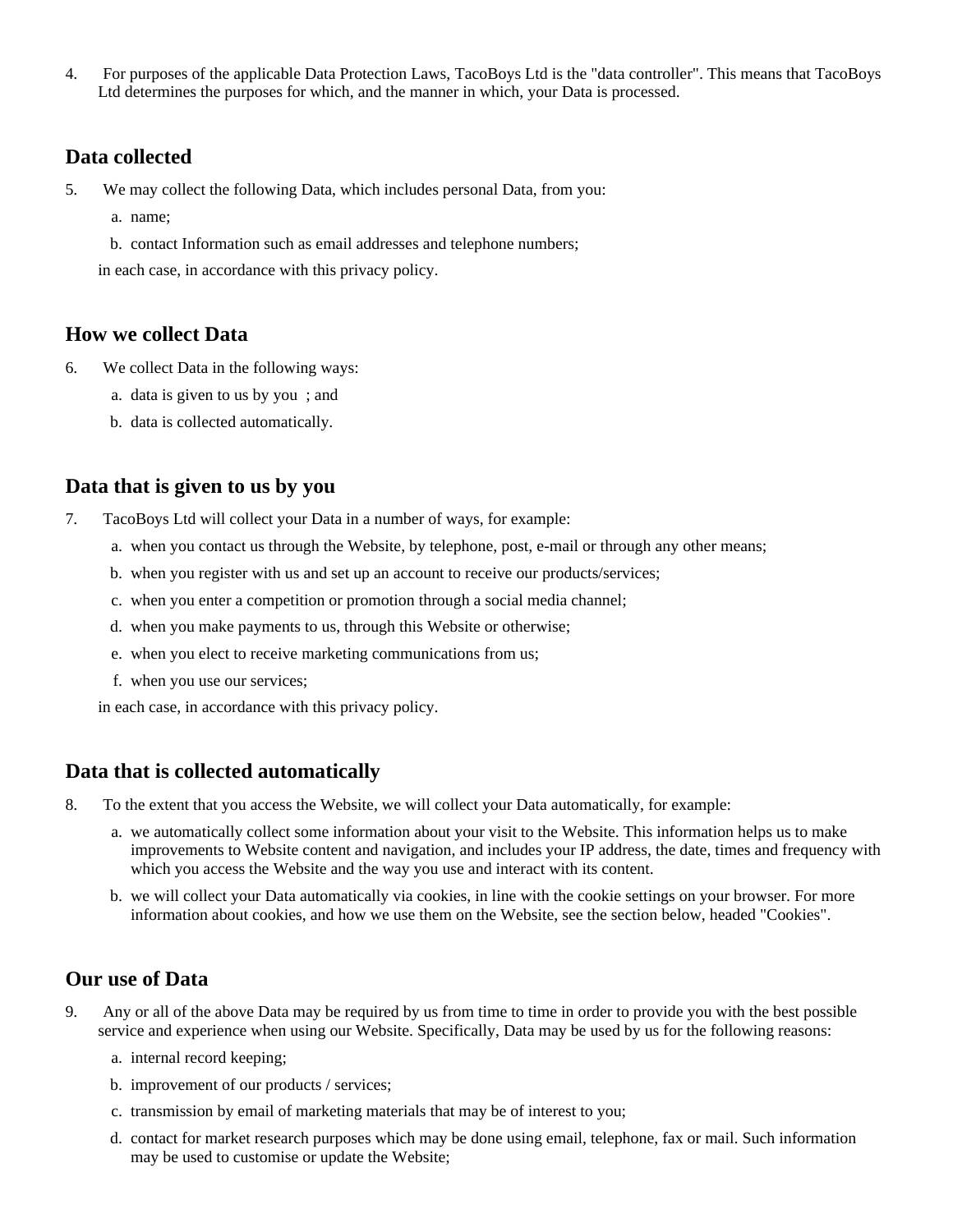in each case, in accordance with this privacy policy.

- 10. We may use your Data for the above purposes if we deem it necessary to do so for our legitimate interests. If you are not satisfied with this, you have the right to object in certain circumstances (see the section headed "Your rights" below).
- 11. For the delivery of direct marketing to you via e-mail, we'll need your consent, whether via an opt-in or soft-opt-in:
	- a. soft opt-in consent is a specific type of consent which applies when you have previously engaged with us (for example, you contact us to ask us for more details about a particular product/service, and we are marketing similar products/services). Under "soft opt-in" consent, we will take your consent as given unless you opt-out.
	- b. for other types of e-marketing, we are required to obtain your explicit consent; that is, you need to take positive and affirmative action when consenting by, for example, checking a tick box that we'll provide.
	- c. if you are not satisfied about our approach to marketing, you have the right to withdraw consent at any time. To find out how to withdraw your consent, see the section headed "Your rights" below.
- 12. When you register with us and set up an account to receive our services, the legal basis for this processing is the performance of a contract between you and us and/or taking steps, at your request, to enter into such a contract.

#### **Who we share Data with**

- 13. We may share your Data with the following groups of people for the following reasons:
	- a. our employees, agents and/or professional advisors to obtain advice from professional advisers;

in each case, in accordance with this privacy policy.

#### **Keeping Data secure**

- 14. We will use technical and organisational measures to safeguard your Data, for example:
	- a. access to your account is controlled by a password and a user name that is unique to you.
	- b. we store your Data on secure servers.
- 15. Technical and organisational measures include measures to deal with any suspected data breach. If you suspect any misuse or loss or unauthorised access to your Data, please let us know immediately by contacting us via this e-mail address: info@thetacoboys.co.uk.
- 16. If you want detailed information from Get Safe Online on how to protect your information and your computers and devices against fraud, identity theft, viruses and many other online problems, please visit www.getsafeonline.org. Get Safe Online is supported by HM Government and leading businesses.

#### **Data retention**

- 17. Unless a longer retention period is required or permitted by law, we will only hold your Data on our systems for the period necessary to fulfil the purposes outlined in this privacy policy or until you request that the Data be deleted.
- 18. Even if we delete your Data, it may persist on backup or archival media for legal, tax or regulatory purposes.

#### **Your rights**

- 19. You have the following rights in relation to your Data:
	- a. **Right to access** the right to request (i) copies of the information we hold about you at any time, or (ii) that we modify, update or delete such information. If we provide you with access to the information we hold about you, we will not charge you for this, unless your request is "manifestly unfounded or excessive." Where we are legally permitted to do so, we may refuse your request. If we refuse your request, we will tell you the reasons why.
	- b. **Right to correct** the right to have your Data rectified if it is inaccurate or incomplete.
	- c. **Right to erase** the right to request that we delete or remove your Data from our systems.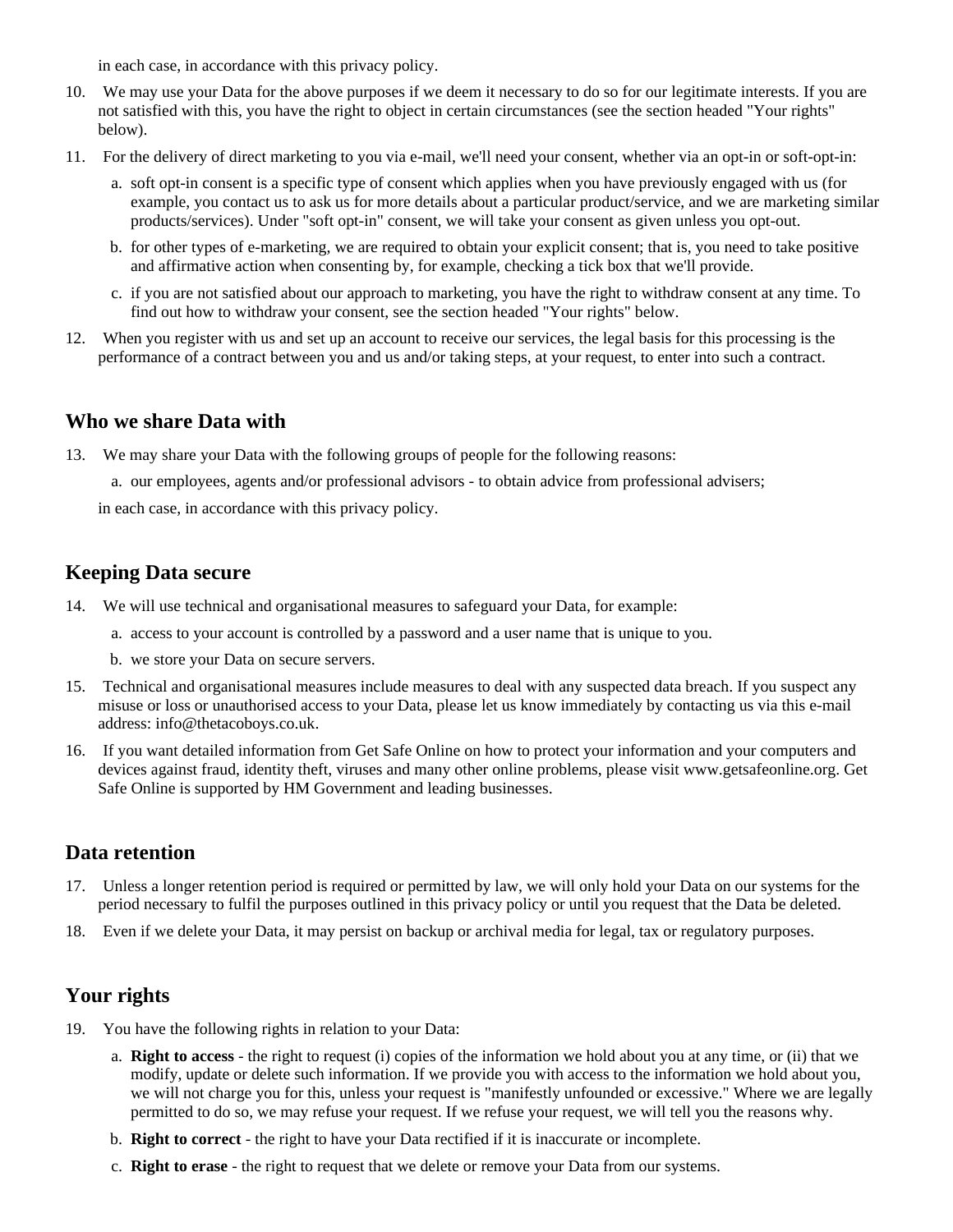- d. **Right to restrict our use of your Data** the right to "block" us from using your Data or limit the way in which we can use it.
- e. **Right to data portability** the right to request that we move, copy or transfer your Data.
- f. **Right to object** the right to object to our use of your Data including where we use it for our legitimate interests.
- 20. To make enquiries, exercise any of your rights set out above, or withdraw your consent to the processing of your Data (where consent is our legal basis for processing your Data), please contact us via this e-mail address: info@thetacoboys. co.uk.
- 21. If you are not satisfied with the way a complaint you make in relation to your Data is handled by us, you may be able to refer your complaint to the relevant data protection authority. For the UK, this is the Information Commissioner's Office (ICO). The ICO's contact details can be found on their website at https://ico.org.uk/.
- 22. It is important that the Data we hold about you is accurate and current. Please keep us informed if your Data changes during the period for which we hold it.

#### **Links to other websites**

23. This Website may, from time to time, provide links to other websites. We have no control over such websites and are not responsible for the content of these websites. This privacy policy does not extend to your use of such websites. You are advised to read the privacy policy or statement of other websites prior to using them.

## **Changes of business ownership and control**

- 24. TacoBoys Ltd may, from time to time, expand or reduce our business and this may involve the sale and/or the transfer of control of all or part of TacoBoys Ltd. Data provided by Users will, where it is relevant to any part of our business so transferred, be transferred along with that part and the new owner or newly controlling party will, under the terms of this privacy policy, be permitted to use the Data for the purposes for which it was originally supplied to us.
- 25. We may also disclose Data to a prospective purchaser of our business or any part of it.
- 26. In the above instances, we will take steps with the aim of ensuring your privacy is protected.

#### **Cookies**

- 27. This Website may place and access certain Cookies on your computer. TacoBoys Ltd uses Cookies to improve your experience of using the Website and to improve our range of products and services. TacoBoys Ltd has carefully chosen these Cookies and has taken steps to ensure that your privacy is protected and respected at all times.
- 28. All Cookies used by this Website are used in accordance with current UK and EU Cookie Law.
- 29. Before the Website places Cookies on your computer, you will be presented with a message bar requesting your consent to set those Cookies. By giving your consent to the placing of Cookies, you are enabling TacoBoys Ltd to provide a better experience and service to you. You may, if you wish, deny consent to the placing of Cookies; however certain features of the Website may not function fully or as intended.
- 30. This Website may place the following Cookies:

| <b>Type of Cookie</b>          | <b>Purpose</b>                                                                                                                                                                                                                                                                     |
|--------------------------------|------------------------------------------------------------------------------------------------------------------------------------------------------------------------------------------------------------------------------------------------------------------------------------|
| Strictly necessary cookies     | These are cookies that are required for the operation of our website. They<br>include, for example, cookies that enable you to log into secure areas of our<br>website, use a shopping cart or make use of e-billing services.                                                     |
| Analytical/performance cookies | They allow us to recognise and count the number of visitors and to see how<br>visitors move around our website when they are using it. This helps us to<br>improve the way our website works, for example, by ensuring that users are<br>finding what they are looking for easily. |
| <b>Functionality cookies</b>   | These are used to recognise you when you return to our website. This enables us                                                                                                                                                                                                    |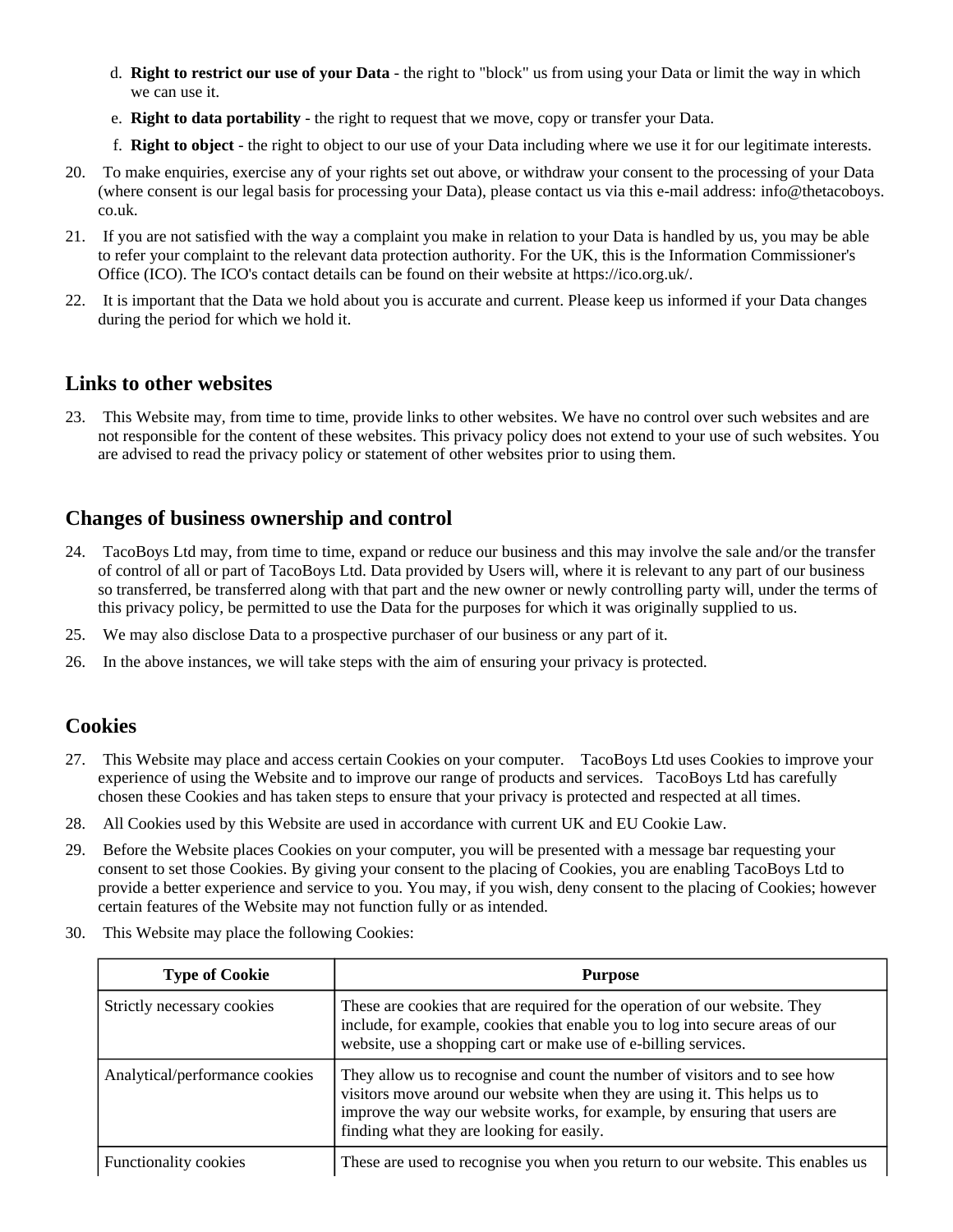- 31. You can find a list of Cookies that we use in the Cookies Schedule.
- 32. You can choose to enable or disable Cookies in your internet browser. By default, most internet browsers accept Cookies but this can be changed. For further details, please consult the help menu in your internet browser.
- 33. You can choose to delete Cookies at any time; however you may lose any information that enables you to access the Website more quickly and efficiently including, but not limited to, personalisation settings.
- 34. It is recommended that you ensure that your internet browser is up-to-date and that you consult the help and guidance provided by the developer of your internet browser if you are unsure about adjusting your privacy settings.
- 35. For more information generally on cookies, including how to disable them, please refer to aboutcookies.org. You will also find details on how to delete cookies from your computer.

#### **General**

- 36. You may not transfer any of your rights under this privacy policy to any other person. We may transfer our rights under this privacy policy where we reasonably believe your rights will not be affected.
- 37. If any court or competent authority finds that any provision of this privacy policy (or part of any provision) is invalid, illegal or unenforceable, that provision or part-provision will, to the extent required, be deemed to be deleted, and the validity and enforceability of the other provisions of this privacy policy will not be affected.
- 38. Unless otherwise agreed, no delay, act or omission by a party in exercising any right or remedy will be deemed a waiver of that, or any other, right or remedy.
- 39. This Agreement will be governed by and interpreted according to the law of England and Wales. All disputes arising under the Agreement will be subject to the exclusive jurisdiction of the English and Welsh courts.

#### **Changes to this privacy policy**

40. TacoBoys Ltd reserves the right to change this privacy policy as we may deem necessary from time to time or as may be required by law. Any changes will be immediately posted on the Website and you are deemed to have accepted the terms of the privacy policy on your first use of the Website following the alterations.

You may contact TacoBoys Ltd by email at info@thetacoboys.co.uk.

## **Attribution**

41. This privacy policy was created using a document from [Rocket Lawyer](https://www.rocketlawyer.com/gb/en/) (https://www.rocketlawyer.com/gb/en). **01 March 2020**